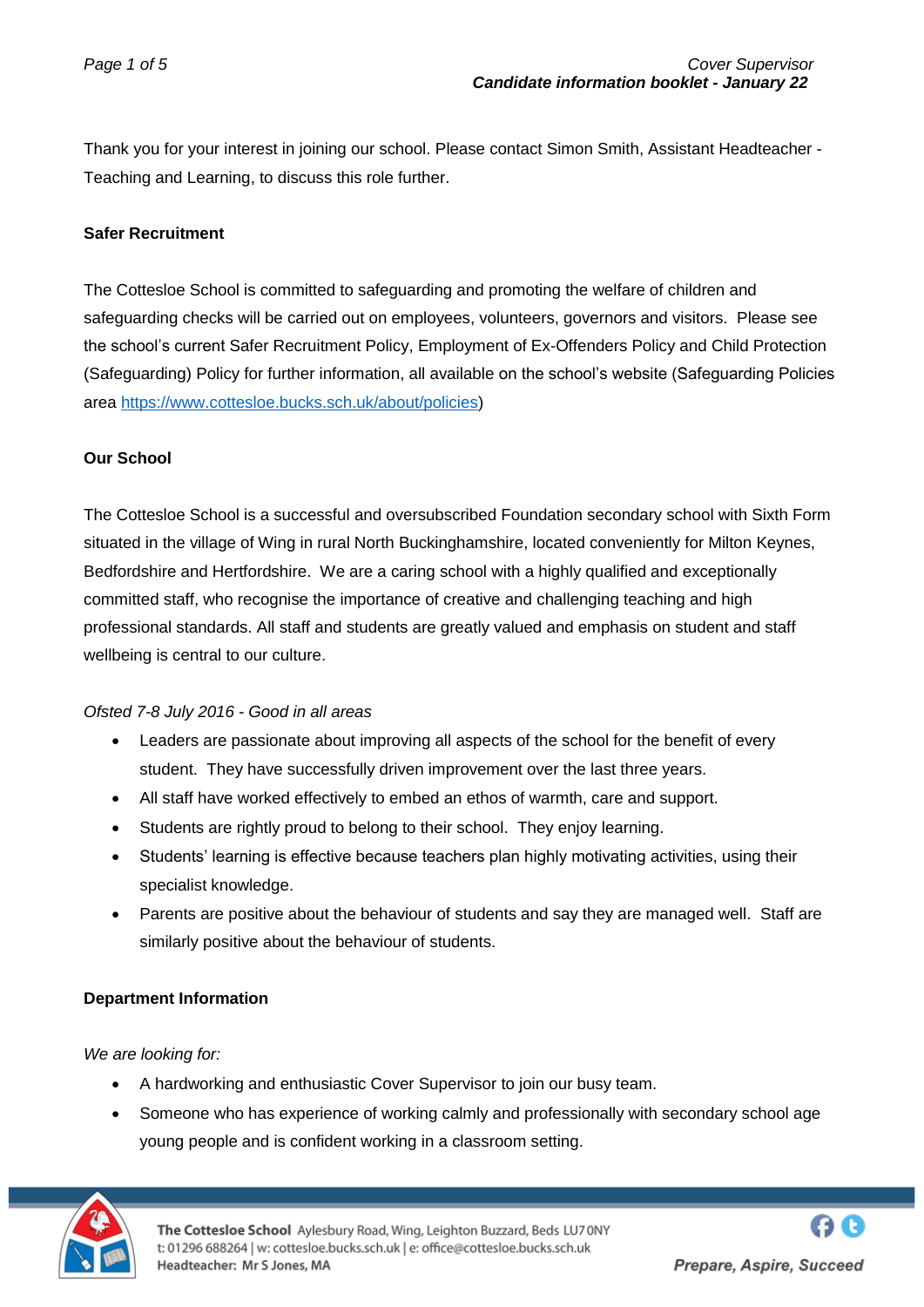*We can offer you:*

- Students who are willing to learn.
- The opportunity to work in a role that supports the work of teachers to help our students to achieve their best.
- A friendly and supportive team with the opportunity for personal development.
- The possibility of overtime to run Homework Clubs after school.
- School-friendly working term-time plus 5 Inset Days.
- A wide range of benefits for Buckinghamshire Council employees including Local Government Pension Scheme.

# *Our support staff team:*

 We currently have 34 members of staff providing wide-ranging support roles within the school including examinations, administration, financial, technical, and site improvement, and 19 Teaching Assistants providing direct learning support to students.

### **Our Staff**

Staff are actively encouraged to contribute ideas to inform whole school planning and to participate in new initiatives. All colleagues have an opportunity to contribute to school development planning. Colleagues are encouraged to contribute their skills and enthusiasm to our extra-curricular provision.

All staff are subject to an annual appraisal, and to a high quality programme of induction and ongoing professional development. We provide opportunities for staff to advance within the school with additional responsibilities available. A comprehensive programme of Inset training is designed to develop teaching and leadership skills, to further the aims of the school and to support colleagues to develop their careers.

We are fortunate in the high quality and commitment of our support staff, who fulfil a variety of roles including examinations, administration, financial, technical, learning support and site improvement.

# **Making an Application**

CVs are not accepted as part of the application process. If you wish to be considered for this post please complete a Buckinghamshire Council application form available from the school's website, providing full details of your education and employment history, including any unpaid or voluntary work. Where there are gaps in your employment history please state the reasons why (eg. gap year, career break, unemployed, etc).

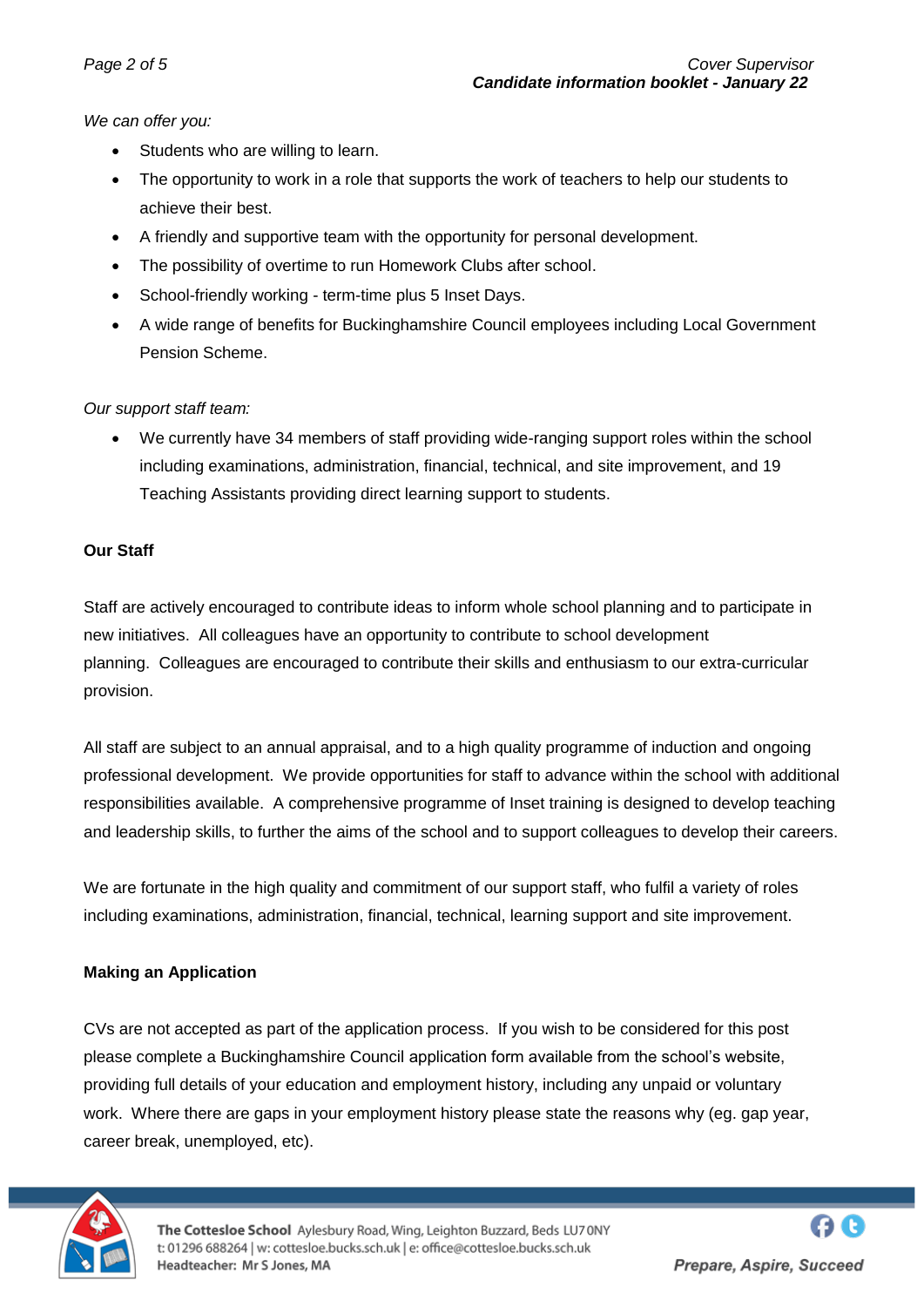# **Supporting Information**

This section of the form is very important. It gives you an opportunity to explain why you are applying and why you are the best person for this job. Use the job description and person specification as your guide and give specific examples, where possible, to demonstrate how you match the requirements for this post. For teaching posts: please detail your experience of delivering teaching and learning and what impact your contribution would make in terms of raising standards at our school.

*Please email your completed application form to recruitment@cottesloe.bucks.sch.uk or post to Mrs J Woods, HR Manager, The Cottesloe School, Aylesbury Road, Wing, Leighton Buzzard LU7 0NY. We will consider applications upon receipt.*

We aim to shortlist and notify successful applicants within one week of receipt. Unfortunately we are unable to provide individual feedback to applicants not selected for interview. If you are unsuccessful at application stage, it will be because you did not demonstrate that you meet the essential criteria for the role.

### **Interview and Selection Process**

Your application will be judged solely on the basis of how you demonstrate that you meet the selection criteria stated in the job description. Essential criteria of the person specification are those, without which, a candidate would not be able to do the job. To be successful at the shortlisting stage you should clearly show how you meet each of the selection criteria for the post using examples of your skills and experience. Details of the interview programme will be confirmed in writing to shortlisted applicants. Shortlisted candidates will be asked to complete a self-declaration of their criminal record or information that would make them unsuitable to work with children, subject to Ministry of Justice guidance on the disclosure of criminal records. As part of the selection process, in addition to assessing your skills and knowledge against the requirements of this role, specific questions will be asked to assess your suitability to work with children. Under the Equality Act 2010 we are legally required to consider making reasonable adjustments to ensure that disabled people are not disadvantaged in the recruitment and selection process.



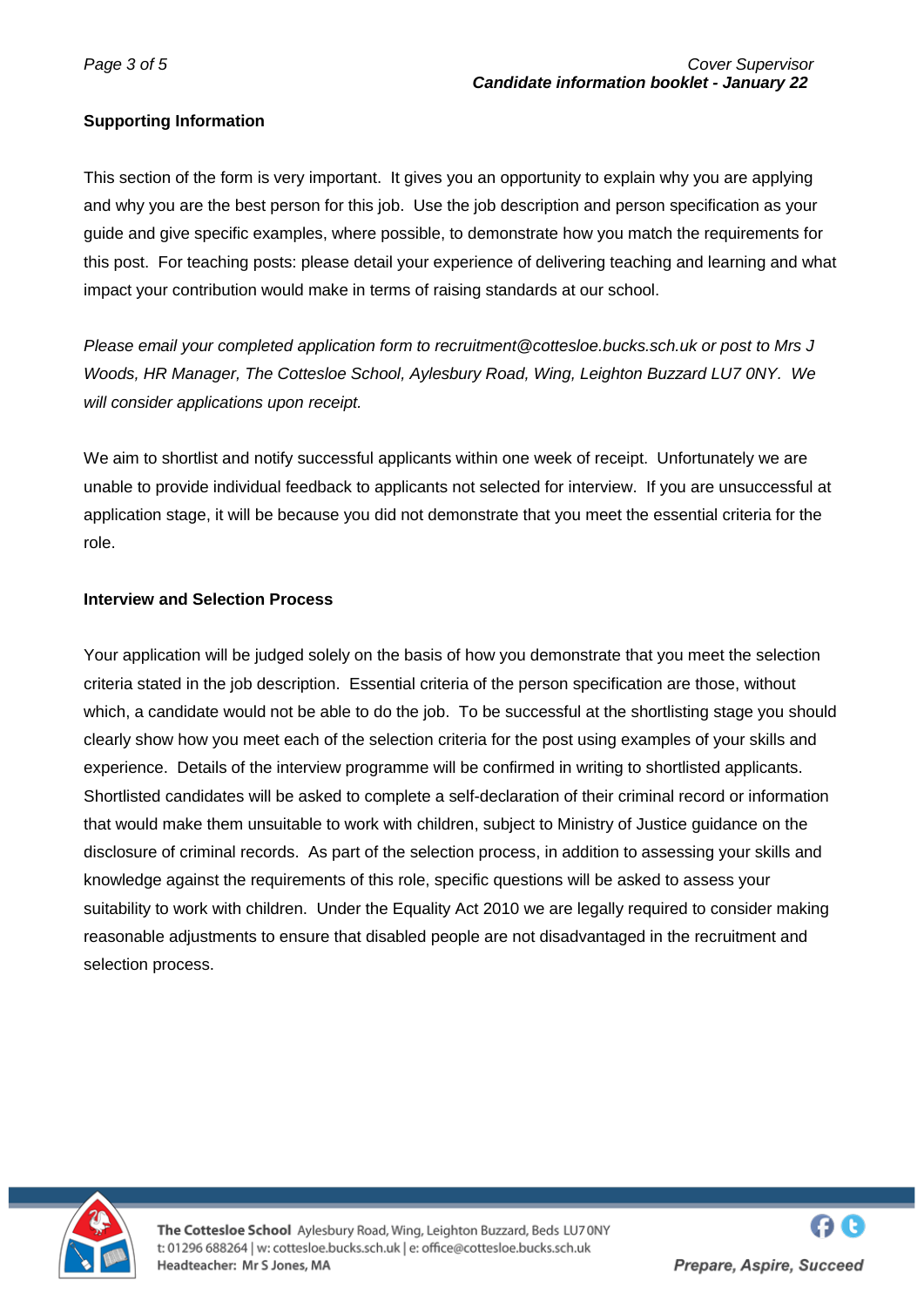# **Pre-employment Checks**

## *References*

All applicants will be asked to provide two referees, one of whom must be the applicant's current or most recent employer. Where an applicant is not currently working with children but has done so in the past then a reference will also be obtained from that previous employer. All shortlisted applicants will have references taken up, and this may include review of social media posts. Two satisfactory references must be received before we confirm any offer of an appointment. The information we request will relate to salary, length of service, skills and abilities, suitability for the job, disciplinary record and suitability to work with children. References addressed "to whom it may concern" will not be accepted.

### *Disclosure and Barring Service*

It is an offence to apply for a role if you are barred from engaging in regulated activity relevant to children. Employment at this school is subject to an enhanced check with the Disclosure and Barring Service. Under the Rehabilitation of Offenders Act 1974 (Exemption Amendment) Order 1975, 2013 and 2020 there are a number of jobs where we must take account of convictions, even though they are 'spent' (excluding youth cautions, reprimands and warnings). All posts at this school are regarded as such. However, spent and/or unspent convictions may not necessarily make you unsuitable for appointment. A certificate of good conduct will be required where a candidate has lived outside the UK for six months or more within the last five years. The school's policy is to renew DBS checks for all staff, volunteers and governors every five years. Staff have a duty to inform the Headteacher of any change in their DBS status and to make the Headteacher aware of any incidents that may impact on their ability to work with children and young people.

#### *Validation of qualifications*

All shortlisted candidates will be asked to bring original certificates of relevant qualifications to interview. These will be photocopied and kept on file and may be confirmed as genuine with the relevant awarding bodies.

# *Right to work in the United Kingdom*

Under the Asylum and Immigration Act 1996 it is a criminal offence to employ anyone who is not entitled to live or work in the United Kingdom. Successful applicants will be asked to provide evidence from a list of acceptable documents, which will include photographic evidence.

#### *Teaching posts*

The school will undertake checks for teacher status, prohibition orders, failed induction or probation, and historic sanctions and restrictions for all teachers (qualified or unqualified). The Department for Education Employer Access – Teacher Services website is used to process these checks.